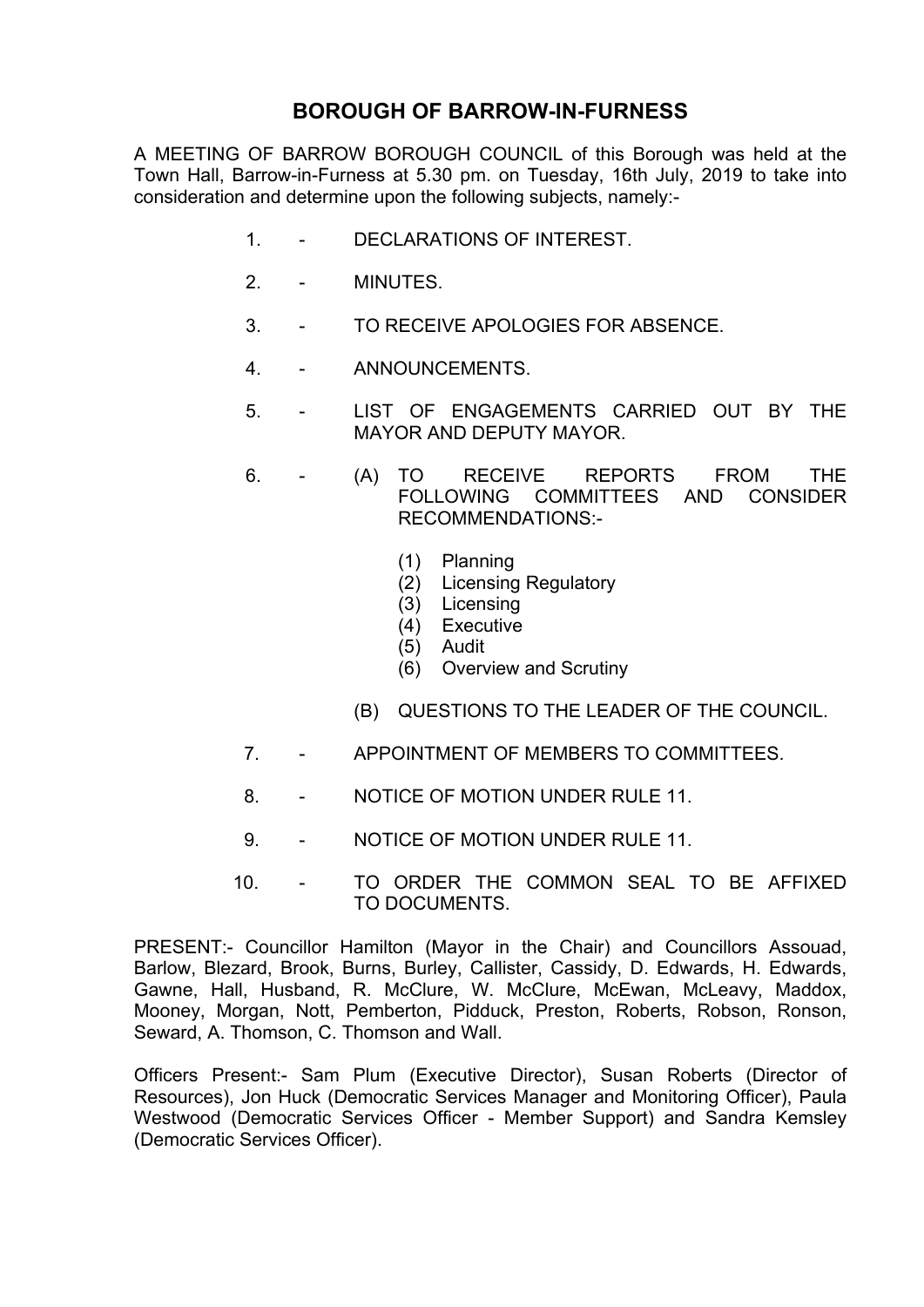## **23 Minutes**

The Minutes of the meeting of the Extraordinary Council held on 28th March, the Annual Council meeting held on 20th May and the Extraordinary Council meeting held on 4th June, 2019 were taken as read and confirmed.

## **24 Apologies for Absence**

Apologies for absence were submitted from Councillors Biggins, Johnston, Shirley and Worthington.

## **25 Announcements**

There were no announcements from the Chairman, Leader or Head of Paid Service.

## **26 List of Engagements Carried Out by the Mayor and Deputy Mayor**

A list of the engagements carried out by the Mayor and Deputy Mayor between 20th May and 16th July, 2019 had been submitted for information and noted.

## **REPORTS OF COMMITTEEES**

## **27 Planning Committee**

It was moved by Councillor C. Thomson, and

RESOLVED:- That the reports of the meetings of the Planning Committee held on 16th April, 21st May, 18th June and 9th July, 2019 be received.

## **28 Licensing Regulatory Committee**

It was moved by Councillor Callister and seconded by Councillor Seward that the reports of the meetings held on 23rd May and 27th June be received and that each of the recommendations contained therein be adopted. An addendum of the meeting held on 27th June, 2019 had been circulated in advance of the meeting.

RESOLVED:- (i) That the report of the meeting of the Licensing Regulatory Committee held on 23rd May, 2019 be received; and

(ii) That the report of the meeting held on 27th June, 2019 be received and that each of the recommendations contained therein be adopted, as follows:-

## 1. **Hackney Carriage Vehicle Licences**

RESOLVED:-

- (i) To permanently delimit the number of hackney carriage vehicle licences, as suggested by government guidance; and
- (ii) To establish a Work Group with Officers, Members and the Trade to discuss disability provision.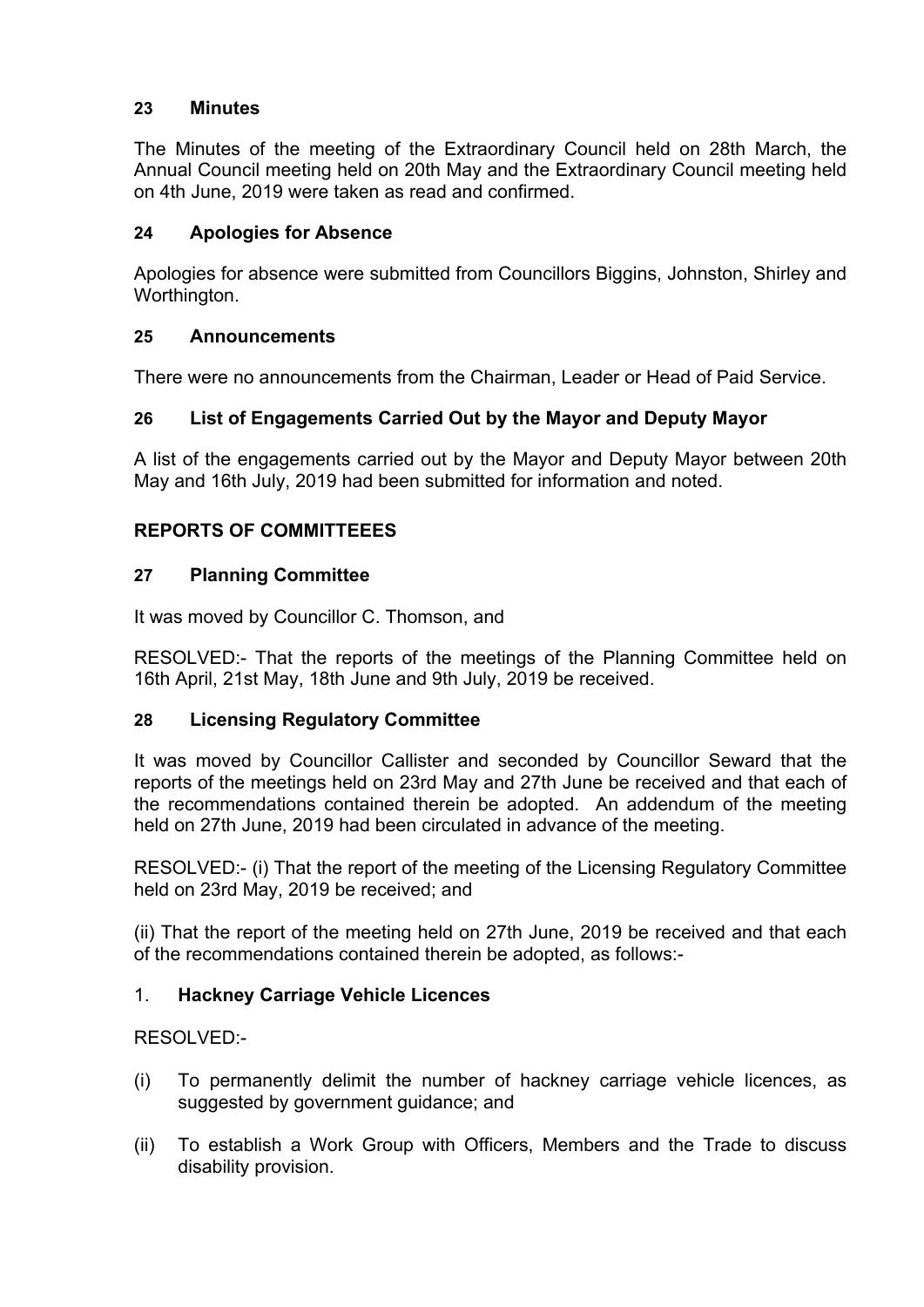## **29 Licensing Committee**

The Mayor advised that the meetings of the Licensing Committee scheduled for 23rd May and 27th June, 2019 had been cancelled.

## **30 Executive Committee**

It was moved by Councillor Brook and seconded by Councillor Roberts that the reports of the meetings of the Executive Committee held on 22nd May and 26th June, 2019 be received and that each of the recommendations contained therein be adopted.

RESOLVED:- That the reports of the meetings of the Executive Committee held on 22nd May and 26th June, 2019 be received and that each of the recommendations contained therein be adopted, as follows:-

#### 1. **The Fitness of Applicants for Hackney Carriage and Private Hire Drivers Licences Policy - Amendment**

RESOLVED:- To amend the Fitness of Applicants for Hackney Carriage and Private Hire Drivers Licences Policy, to include the additional right to review.

## 2. **Information Classification**

RESOLVED:- To adopt the Council's Information Classification Policy.

## 3. **Personal Device Acceptable Use Policy**

RESOLVED:- To adopt the Council's Personal Device Acceptable Use Policy.

## 4. **Outturn 2018/19**

RESOLVED:- To approve the outturn for 2018/19 including the movements in reserves.

## 5. **Social Media Policy**

RESOLVED:-

- (i) To approve the updated Social Media Policy; and
- (ii) To agree that minor revisions to the Social Media Policy, as set out in the report, be delegated to the Director of Resources.

## **31 Audit Committee**

It was moved by Councillor Burns, and

RESOLVED:- That the report of the meeting of the Audit Committee held on 21st March, 2019 be received.

## **32 Overview and Scrutiny Committee**

It was moved by Councillor McLeavy and seconded by Councillor Cassidy that the report of the meeting of the Overview and Scrutiny Committee held on 4th July, 2019 be received and that each of the recommendations contained therein be adopted.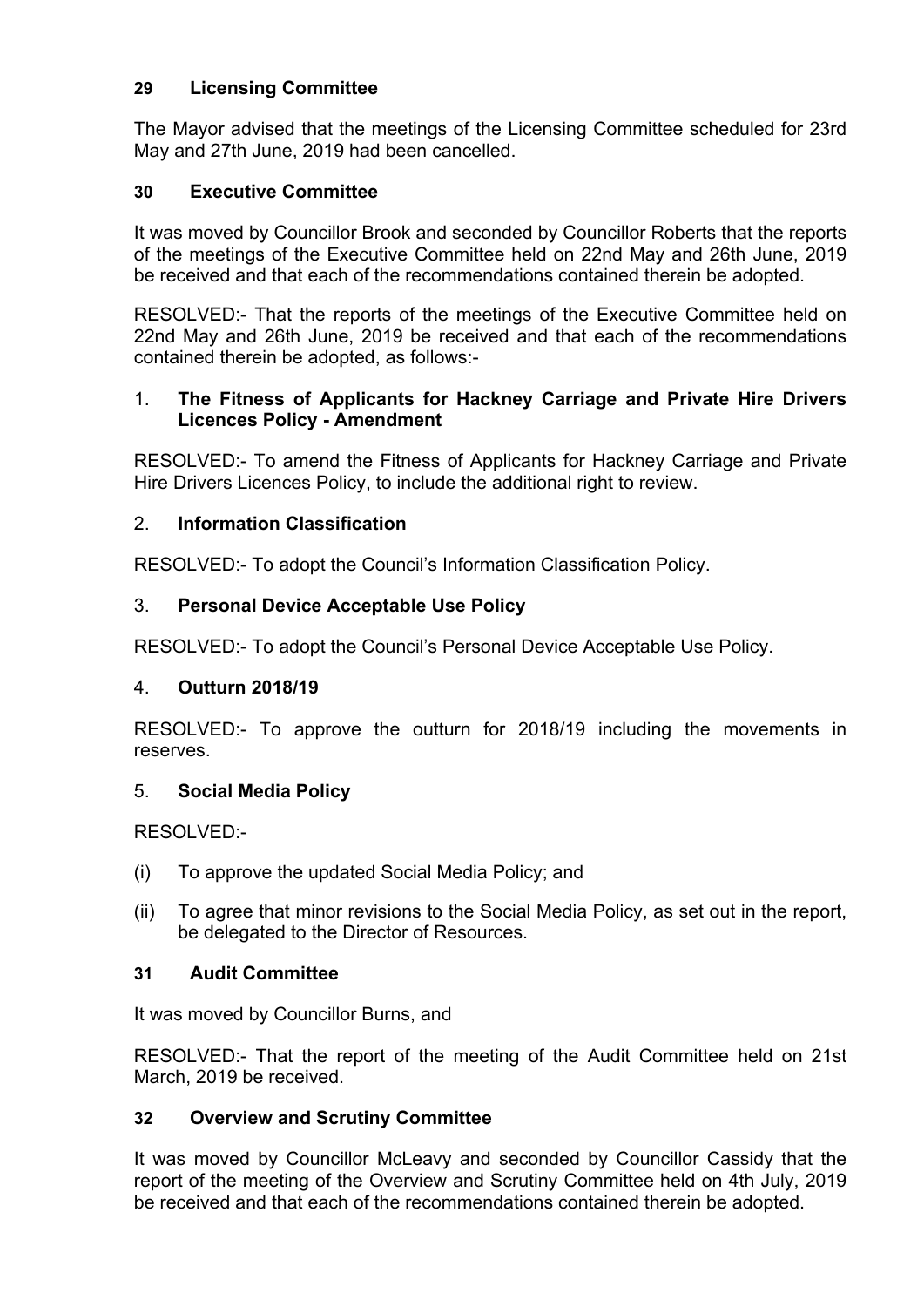There were no recommendations referred to Council from the meeting held on 6th June, 2019.

RESOLVED:- (i) That the report of the meeting of the Overview and Scrutiny Committee held on 6th June, 2019 be received; and

(ii) That the report of the meeting held on 4th July, 2019 be received and that each of the recommendations contained therein be adopted, as follows:-

#### 1. **Overview and Scrutiny Committee Annual Report 2018/19**

RESOLVED:- To accept the Annual Report 2018/19.

#### **33 Questions to the Leader of the Council**

There had been no questions submitted to the Leader of the Council under notice as required by Standing Order 10.2 and 10.4.

#### **34 Appointment of Members to Committees**

The Executive Director's report dealt with a change in the appointment of Members to Committees agreed at the Annual Council meeting.

The Conservative Group had given notice of its wish to make a change to the membership of the Housing Management Forum with the appointment of Councillor Gawne in place of Councillor Worthington.

The Local Government (Committees and Political Groups) Regulations 1990 places a duty on the Council to give effect to the allocation of seats in accordance with the wishes of political groups.

It was moved by Councillor H. Edwards and seconded by Councillor Hall, and

RESOLVED:- To agree that the Council confirms the appointment of Councillor Gawne in place of Councillor Worthington as a Member of the Housing Management Forum.

#### **35 Notice of Motion under Rule 11**

The following motion had been signed by Councillors Preston and M. A. Thomson and had been provided to the Council with Notice under Rule 11:-

We are asking the Council to consider the following actions, which have been brought forward after the SEND Crisis Day in May and further discussions with the Planning Committee:-

- 1. Identify an official point of contact between the Council and Parents and Carers Disability Groups to improve communication and understanding between the policy makers and those most affected by SEND reforms.
- 2. Formally acknowledge the difficulty accessing Early Assessment and Early Interventions by our local families and schools (Nationally recognised as having a significant impact on future attainment by those with SEND).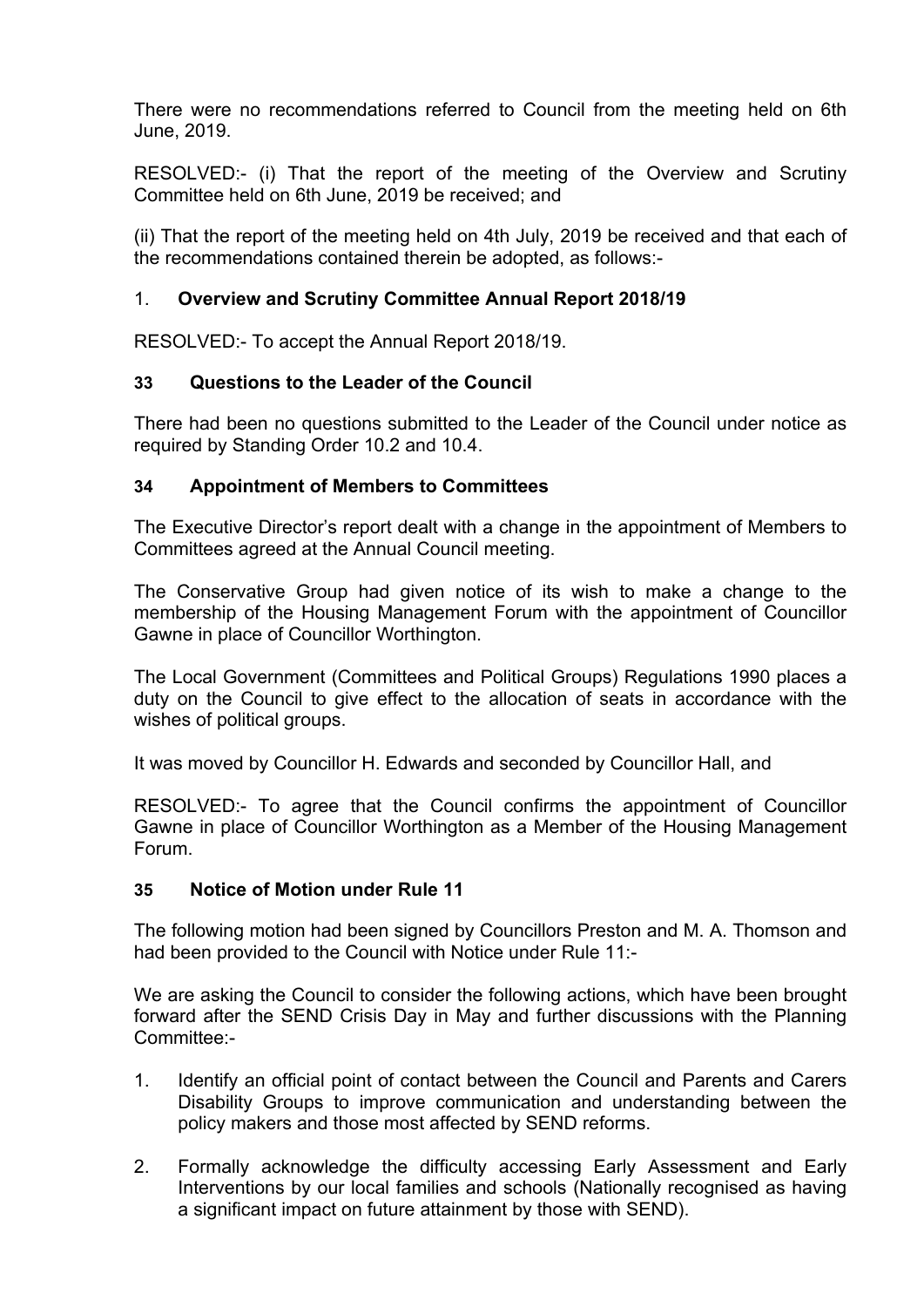3. Discuss and promote fair and consistent access to SEND support. This includes SEND investment in Cumbria to reduce the need for placements in out of county independent specialist schools.

The motion had been duly seconded by Councillor M. A. Thomson, a vote was taken on the motion and it was,

RESOLVED:- To unanimously agree to support the motion.

#### **36 Notice of Motion under Rule 11**

The following motion had been signed by Councillors M. A. Thomson and Husband and had been provided to the Council with Notice under Rule 11:-

#### **Climate Emergency 2019**

#### **Council confirms that we are facing a climate emergency.**

Council acknowledges that climate change is occurring, that man-made greenhouse gas emissions are a primary cause and that climate change will continue to have far reaching effects on people and places, the economy, society and environment in the Borough, across the UK and across the world.

Council now urges government to recognise this urgency and to work with local authorities, health services, businesses, consumers, farmers, educational institutions and all other interested bodies to reduce to net zero as quickly as possible our carbon emissions and their equivalents.

#### **Council notes:**

The intergovernmental Panel on Climate Change's 1.5ºC special report which provides, with sobering clarity, the evidence of the impact of climate change.

The wider acknowledgement from some bodies that there is a 50% chance of a 2ºC rise by the end of this century.

The World Meteorological Organisation in their annual bulletin (November 2018) state that carbon dioxide levels hit new highs of 405.5 parts per million (ppm) in 2017, up to 403.3 ppm in 2016 and 400.1 ppm in 2015.

The UN Gap Report published before the COP24 in Poland in December 2018, reminding us that the Paris Agreement targets are off track.

UK Met Office's 2018 Prediction offering an assessment of what we can expect to experience – higher sea levels, rise in temperatures, disrupted rainfall patterns, and as we have seen recently, flooding, overheating and torrential unpredicted rain.

#### **Climate Change Policy and Action Plan**

Council declares a climate emergency and confirms that it is committed to reducing its carbon emissions and will establish a working group comprising Members, Officers and other interested parties to look at all areas of policy and delivery. A Climate Change Policy and Action Plan will be developed to demonstrate and clarify our position and ambitions and will be reported to Council in Autumn 2019.